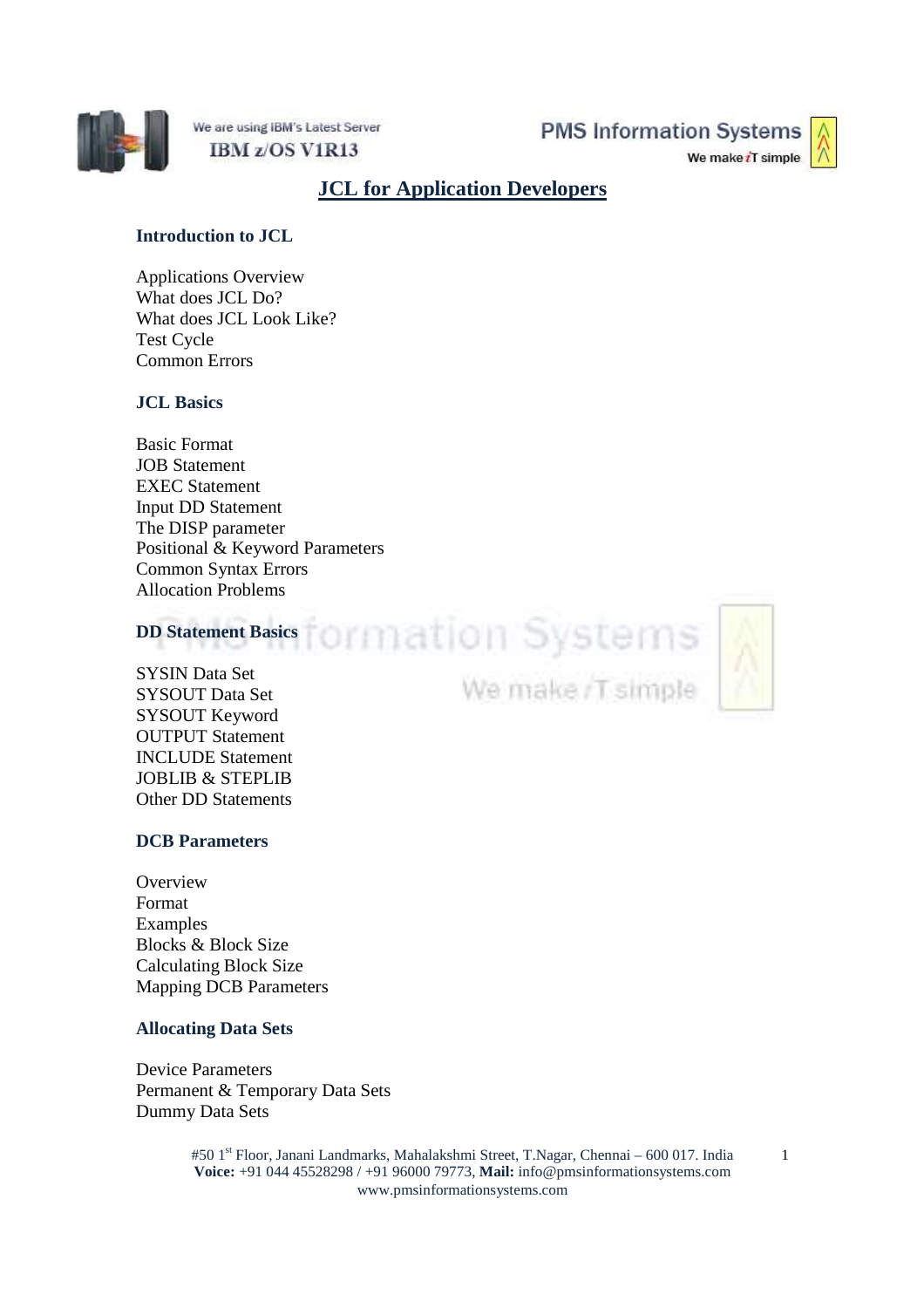

We are using IBM's Latest Server IBM z/OS V1R13

**Concatenation** Disk Data Sets Calculating SPACE parameters Partitioned Data Sets Tape Data Sets

#### **Conditional Execution & Referback**

Purpose of Conditional Execution Condition on the JOB Statement Condition on the EXEC Statement IF-THEN-ELSE-ENDIF IF Statement Relational Expression COND vs. IF Statement IF Statement Considerations IF Statement Examples Handling Internal and External ABENDS Purpose of Referback Referback Format & Examples

#### **Cataloged Procedures**

Advantage of Using Procedures and a compact of the compact of the compact of USI  $\sim$ Invoking a Procedure Procedure Libraries Creating a Procedure In-Stream Procedure Cataloged Procedure Overriding Parameters Symbolic Parameters Assigning Defaults to Symbolic Parameters Output Listing Results

# **JES2 Statements**

Definition Syntax Rules /\*ROUTE /\*MESSAGE /\*OUTPUT /\*JOBPARM

#### **Utilities**

Definition Data Set Utilities

> #50 1<sup>st</sup> Floor, Janani Landmarks, Mahalakshmi Street, T.Nagar, Chennai – 600 017. India **Voice:** +91 044 45528298 / +91 96000 79773, **Mail:** info@pmsinformationsystems.com www.pmsinformationsystems.com

**PMS Information Systems** 

We make iT simple



We make /T simple